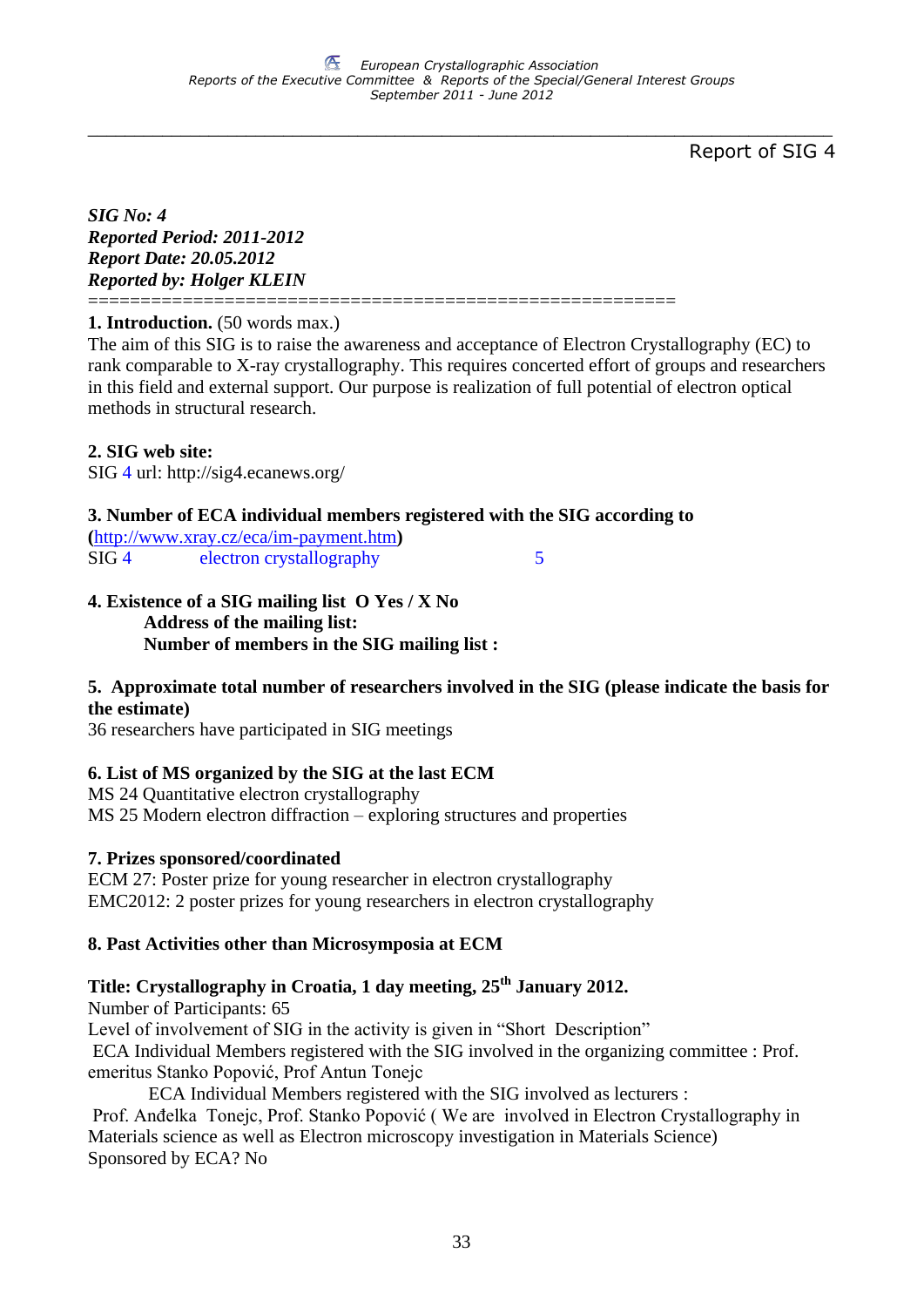\_\_\_\_\_\_\_\_\_\_\_\_\_\_\_\_\_\_\_\_\_\_\_\_\_\_\_\_\_\_\_\_\_\_\_\_\_\_\_\_\_\_\_\_\_\_\_\_\_\_\_\_\_\_\_\_\_\_\_\_\_\_\_\_\_\_\_\_\_\_\_\_\_\_\_\_\_\_\_\_

## Report of SIG 4 (cont.)

Sponsors/Organizers: Croatian Academy of Science and Art, Croatian Crystallographic Association, Faculty of Science University of Zagreb.

Short Description: The Croatian crystallographers reported their scientific activity during more than 20 years. The Crystallography is used in investigation in physics, chemistry, geology, mineralogy.

The reported titles of investigation involve: structure determination by electron and XRD diffraction, TEM, HRTEM with SEM, EDS and Raman spectroscopy. The investigation of new advanced materials were reported as well.

### **Title: Electron Crystallography School**

Number of Participants: 23

Level of involvement of SIG in the activity:

X ECA Individual Members registered with the SIG involved in the organizing committee

X ECA Individual Members registered with the SIG involved as lecturers

O endorsed (SIG logo on the web page/leaflets)

Sponsored by ECA?

XYes/ O No

Short Description: (50 words max.)

Electron Crystallography School at RWTH in Aachen, Germany, for two days (April 23+24, 2012) with 23 participants, all from RWTH or Julich. The lecturers were Thomas Weirich, Sven Hovmöller and Stavros Nicolopoulos.

### **9. Future/Programmed Activities.**

### **Title: Electron Crystallography School – new methods and applications**

Number of Participants:

Level of involvement of SIG in the activity:

X ECA Individual members registered with the SIG involved in the organizing committee

X ECA Individual members registered with the SIG involved as lecturers

O endorsed (SIG logo on the web page/leaflets)

Sponsored by ECA?

X Yes/ O No

Other Sponsors/Organizers: IUCr

Short Description: (25 words max.)

Analysis of high-resolution transmission electron microscopy (HRTEM) images and quantitative analysis of electron diffraction (ED) patterns.

### **Title: applications of precession electron diffraction**

Number of Participants:

Level of involvement of SIG in the activity:

X ECA Individual members registered with the SIG involved in the organizing committee

X ECA Individual members registered with the SIG involved as lecturers

O endorsed (SIG logo on the web page/leaflets)

Sponsored by ECA?

XYes/ O No